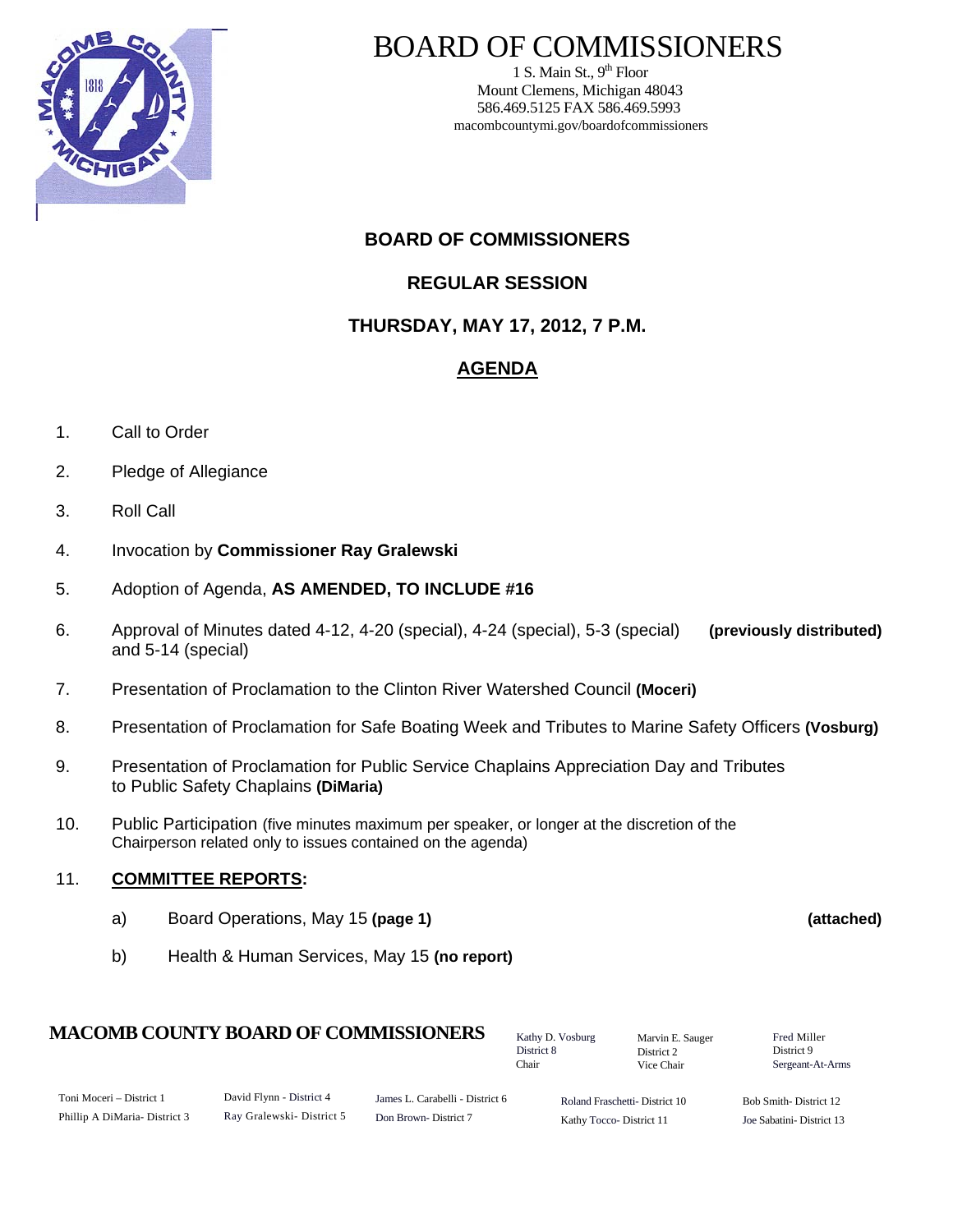13.

| MAY 17, 2012   |                               |                                                                                                                                                                                                                                          | <b>PAGE 2</b> |
|----------------|-------------------------------|------------------------------------------------------------------------------------------------------------------------------------------------------------------------------------------------------------------------------------------|---------------|
|                | $\mathsf{c})$                 | Economic Development, May 16 (page 3)                                                                                                                                                                                                    | (attached)    |
|                | d)                            | Finance, May 16 (page 5)                                                                                                                                                                                                                 | (attached)    |
| 12.            | Correspondence from Executive |                                                                                                                                                                                                                                          |               |
| 13.            | <b>PROCLAMATIONS:</b>         |                                                                                                                                                                                                                                          |               |
|                | a)                            | Proclaiming May 24, 2012 as the First Public Service Chaplains Appreciation<br>Day in Macomb County (offered by DiMaria; recommended by Board Operations<br>Committee on 5-15-12; previously provided at committee meeting)              |               |
|                | b)                            | Commending CARE of Southeastern Michigan for 35 Years of Service to the<br>Community (offered by Board Chair; recommended by Board Operations<br>Committee on 5-15-12; previously provided at committee meeting)                         |               |
|                | c)                            | Commending Lincoln High School for Winning the Get Schooled Attendance<br>Challenge (offered by Moceri; include Sauger; recommended by Health and<br>Human Services Committee on 5-15-12; previously provided at committee<br>meeting)   |               |
|                | d)                            | Commending the Clinton-Macomb Public Library $-20th$ Anniversary (offered by<br>Sabatini; include Miller and Smith; recommended by Finance Committee on<br>5-16-12) (page 10)                                                            | (attached)    |
|                | e)                            | Commending John Brennan on the Dedication of a Conference Room in His<br>Honor at the Clinton-Macomb Public Library (offered by Sabatini; include Miller<br>and Smith; recommended by Finance Committee on 5-16-12) (page 11)            | (attached)    |
|                | $f$ )                         | Commending Bob and Cheryl Cannon on the Dedication of a Conference Room<br>in Their Honor at the Clinton-Macomb Public Library (offered by Sabatini; include<br>Miller and Smith; recommended by Finance Committee on 5-16-12) (page 12) | (attached)    |
| $\overline{A}$ | Nou Duoinnea                  |                                                                                                                                                                                                                                          |               |

- 14. New Business
- 15. Public Participation (five minutes maximum per speaker or longer at the discretion of the Chairperson)
- 16. Executive Session to Discuss Attorney/Client Privileged Correspondence from Independent Counsel
- 17. Roll Call
- 18. Adjournment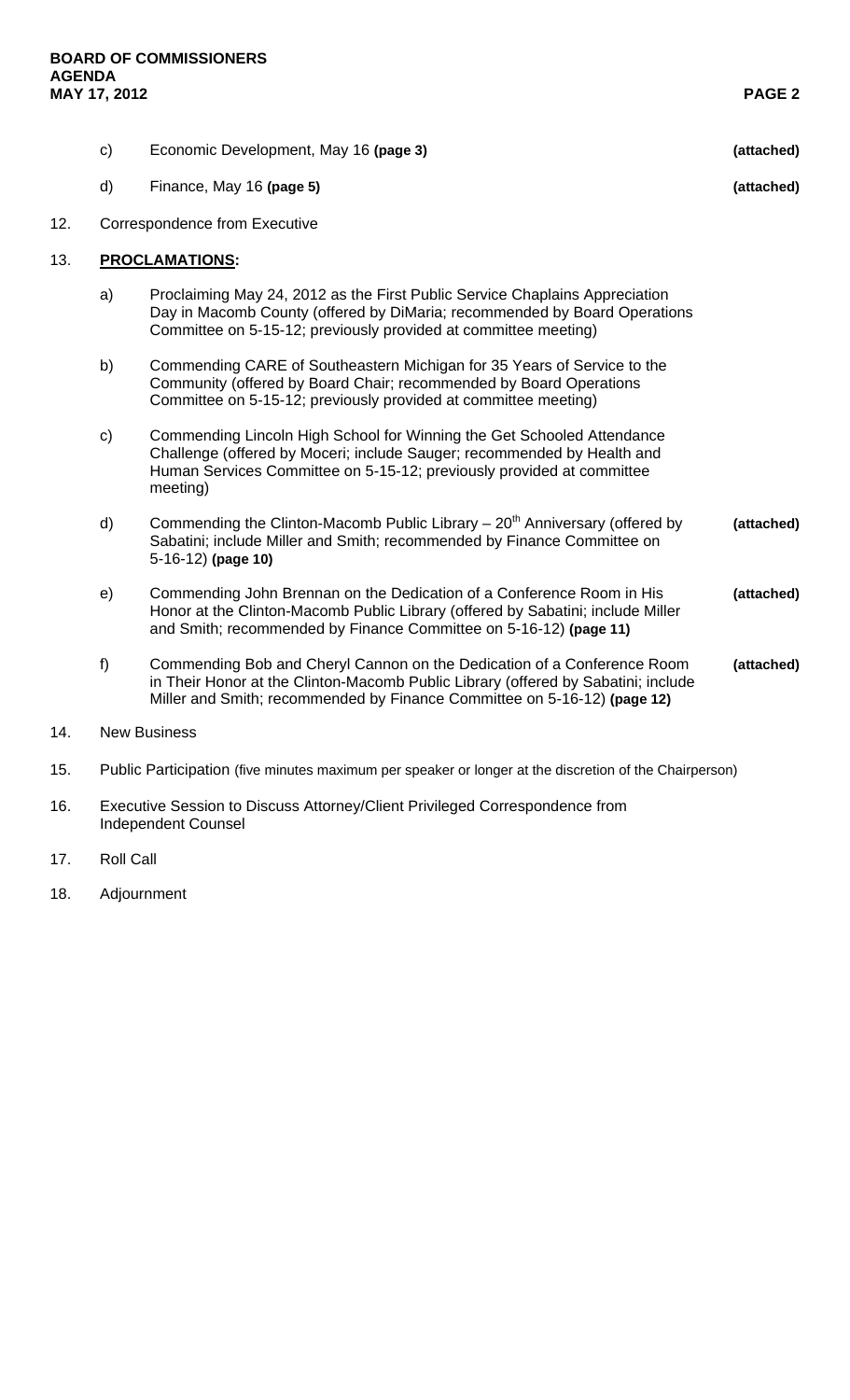

1 S. Main St.,  $9<sup>th</sup>$  Floor Mount Clemens, Michigan 48043 586.469.5125 FAX 586.469.5993 macombcountymi.gov/boardofcommissioners

**May 15, 2012** 

# **TO: BOARD OF COMMISSIONERS**

**FROM: KATHY TOCCO, CHAIR BOARD OPERATIONS COMMITTEE** 

#### **RE: RECOMMENDATION FROM BOARD OPERATIONS COMMITTEE MEETING OF MAY 15, 2012**

At a meeting of the Board Operations Committee, held Tuesday, May 15, 2012, the following recommendation was made and is being forwarded to the Full Board:

# **1. COMMITTEE RECOMMENDATION – MOTION (SEE ATTACHED)**

A MOTION WAS MADE BY MILLER, SUPPORTED BY SAUGER, TO RECOMMEND THAT THE BOARD OF COMMISSIONERS CONCUR IN THE RECOMMENDATION OF THE COUNTY EXECUTIVE AND APPROVE THE REAPPOINTMENT OF DIANE MCGEE TO THE CIVIL SERVICE COMMISSION FOR A SIX YEAR TERM BEGINNING DECEMBER 31, 2011 TO DECEMBER 31, 2017; FURTHER, A COPY OF THIS BOARD OF COMMISSIONERS' ACTION IS DIRECTED TO BE DELIVERED FORTHWITH TO THE OFFICE OF THE COUNTY EXECUTIVE. **THE MOTION CARRIED.**

# **A MOTION TO ADOPT THE COMMITTEE REPORT WAS MADE BY CHAIR TOCCO, SUPPORTED BY VICE-CHAIR CARABELLI.**

# **MACOMB COUNTY BOARD OF COMMISSIONERS** Factor D. Vosburg Marvin F. Sauger Fred Miller

Kathy D. Vosburg District 8 Chair

Marvin E. Sauger District 2 Vice Chair

District 9 Sergeant-At-Arms

1

Toni Moceri – District 1 Phillip A DiMaria- District 3 David Flynn - District 4 Ray Gralewski- District 5

James L. Carabelli - District 6 Don Brown- District 7

Roland Fraschetti- District 10 Kathy Tocco- District 11

Bob Smith- District 12 Joe Sabatini- District 13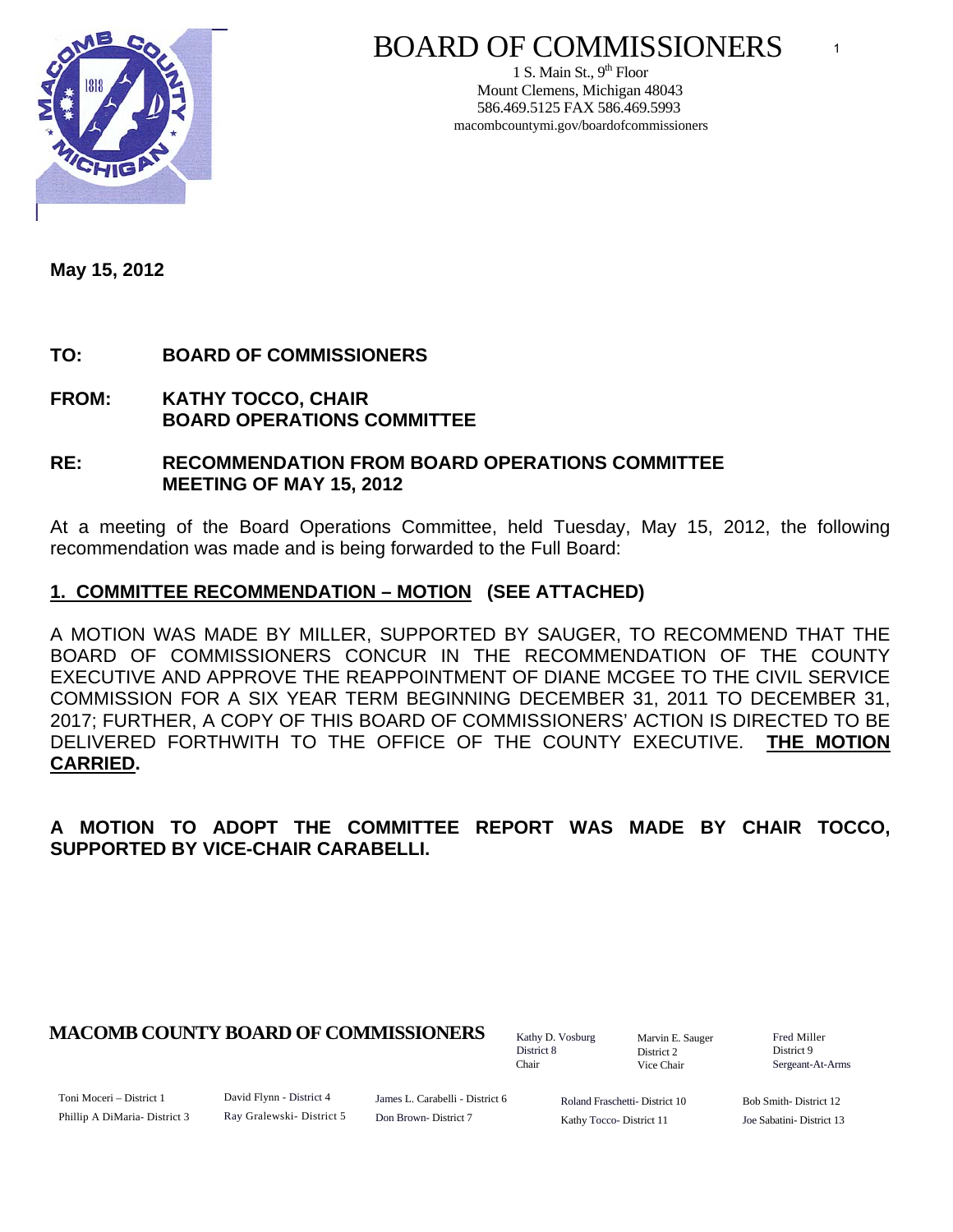# **RESOLUTION NO. \_\_\_\_\_\_\_\_\_\_\_\_\_ FULL BOARD MEETING DATE:\_\_\_\_\_\_\_\_\_\_\_\_\_\_\_\_\_\_**

**AGENDA ITEM:\_\_\_\_\_\_\_\_\_\_\_\_\_\_\_\_\_\_\_\_\_\_\_\_\_\_\_\_\_\_** 

#### **MACOMB COUNTY, MICHIGAN**

**RESOLUTION TO** concur in the recommendation of the County Executive and approve the reappointment of Diane McGee to the Civil Service Commission for a six year term beginning December 31, 2011 to December 31, 2017

**INTRODUCED BY:** Kathy Tocco, Chair, Board Operations Committee

#### **COMMITTEE/MEETING DATE**

 $\overline{a}$ 

Board Operations 5-15-12 Full Board 5-17-12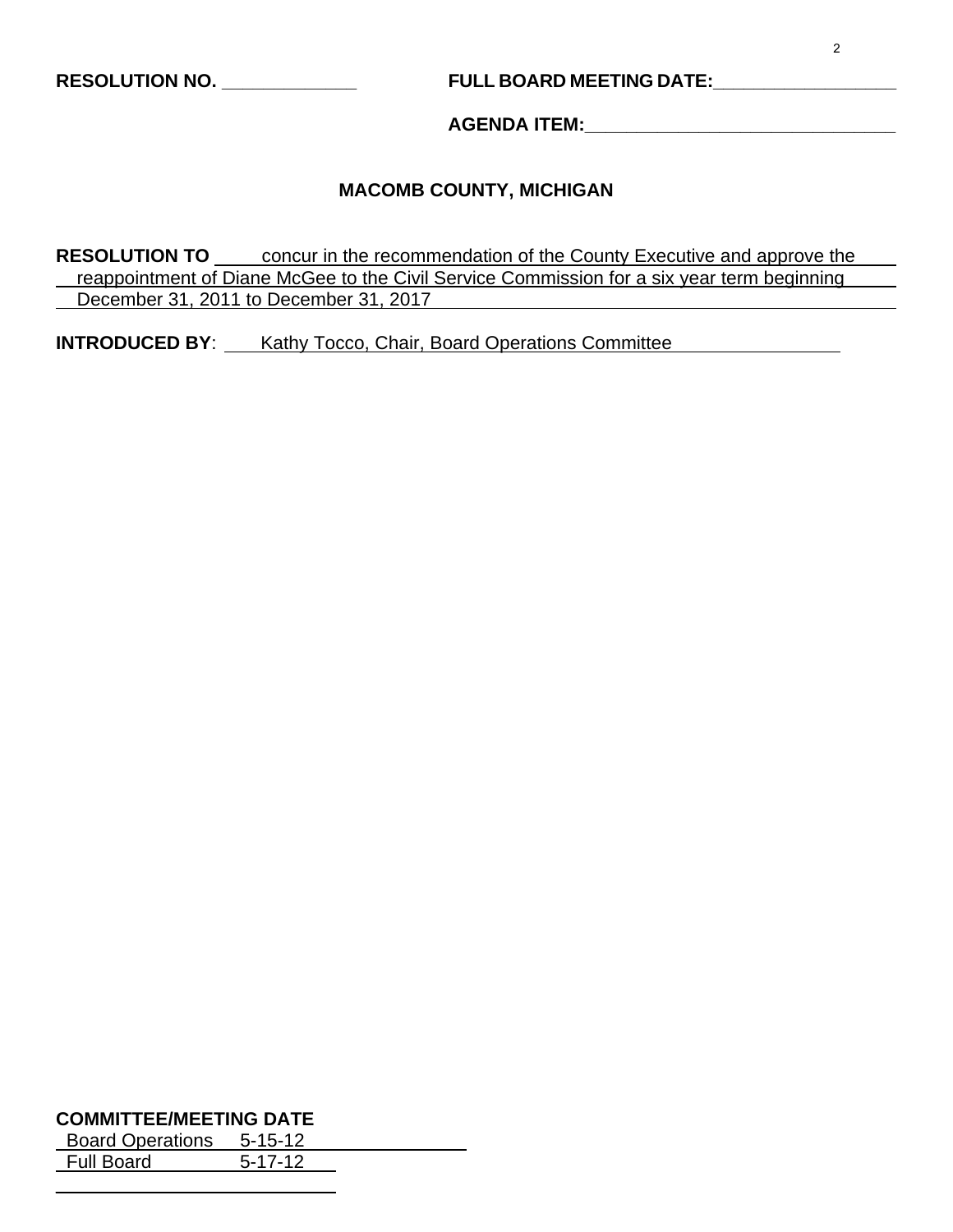

1 S. Main St.,  $9<sup>th</sup>$  Floor Mount Clemens, Michigan 48043 586.469.5125 FAX 586.469.5993 macombcountymi.gov/boardofcommissioners

**MAY 16, 2012** 

**TO: BOARD OF COMMISSIONERS** 

**FROM: JAMES CARABELLI AND DAVID FLYNN, C0-CHAIRS ECONOMIC DEVELOPMENT COMMITTEE** 

#### **RE: RECOMMENDATION FROM ECONOMIC DEVELOPMENT COMMITTEE MEETING OF MAY 16, 2012**

At a meeting of the Economic Development Committee, held Wednesday, May 16, 2012, the following recommendation was made and is being forwarded to the Full Board for approval:

#### **1. COMMITTEE RECOMMENDATION – MOTION (SEE ATTACHED)**

A MOTION WAS MADE BY SMITH, SUPPORTED BY GRALEWSKI, TO RECOMMEND THAT THE BOARD OF COMMISSIONERS AUTHORIZE SUBMISSION OF 2012 CDBG AND HOME ANNUAL PLAN TO HUD. FURTHER, THAT A QUARTERLY REPORT ON THE STATUS OF FUNDS BE BROUGHT BEFORE THIS COMMITTEE. FURTHER, A COPY OF THIS BOARD OF COMMISSIONERS' ACTION IS DIRECTED TO BE DELIVERED FORTHWITH TO THE OFFICE OF THE COUNTY EXECUTIVE. **THE MOTION CARRIED.** 

**A MOTION TO ADOPT THE COMMITTEE REPORT WAS MADE BY CO-CHAIRS CARABELLI AND FLYNN.** 

### **MACOMB COUNTY BOARD OF COMMISSIONERS** Fathy D. Vosburg Martin E. Square Fred Miller

Kathy D. Vosburg District 8 Chair

Marvin E. Sauger District 2 Vice Chair

District 9 Sergeant-At-Arms

3

Toni Moceri – District 1 Phillip A DiMaria- District 3 David Flynn - District 4 Ray Gralewski- District 5 James L. Carabelli - District 6 Don Brown- District 7

Roland Fraschetti- District 10 Kathy Tocco- District 11

Bob Smith- District 12 Joe Sabatini- District 13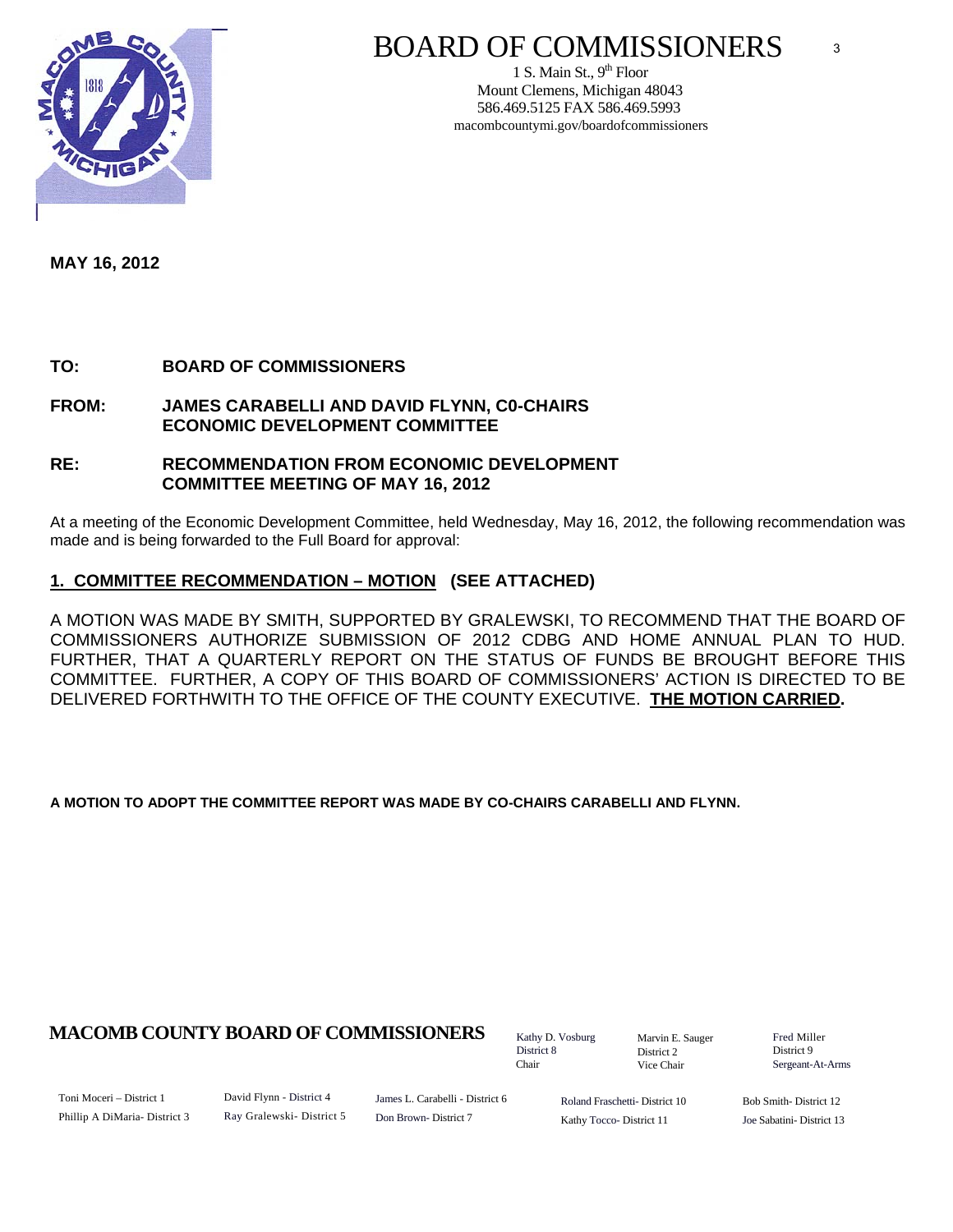RESOLUTION NO.

#### FULL BOARD MEETING DATE: **AGENDA ITEM:**

#### **MACOMB COUNTY, MICHIGAN**

# RESOLUTION TO: Authorize submission of 2012 CDBG and HOME Annual Plan to HUD

Introduced by: Commissioners James Carabelli and David Flynn, Co-Chairs, Economic Development Committee \* (see below)<br>
DESCRIPTION:<br>
See memorandum dated May 2, 2012,<br>
Introduced by: Commissioners James Cara<br>
Economic Development Com<br>
A friendly amendment by Commissioner Miller was acce<br>
BE BROUGHT BEFORE THIS COMMITTEE.

A friendly amendment by Commissioner Miller was accepted as follows: "THAT A QUARTERLY REPORT ON THE STATUS OF FUNDS

#### **COMMITTEE/MEETING DATE**

Economic Development 05-16-12 Approved

Full Board 05-17-12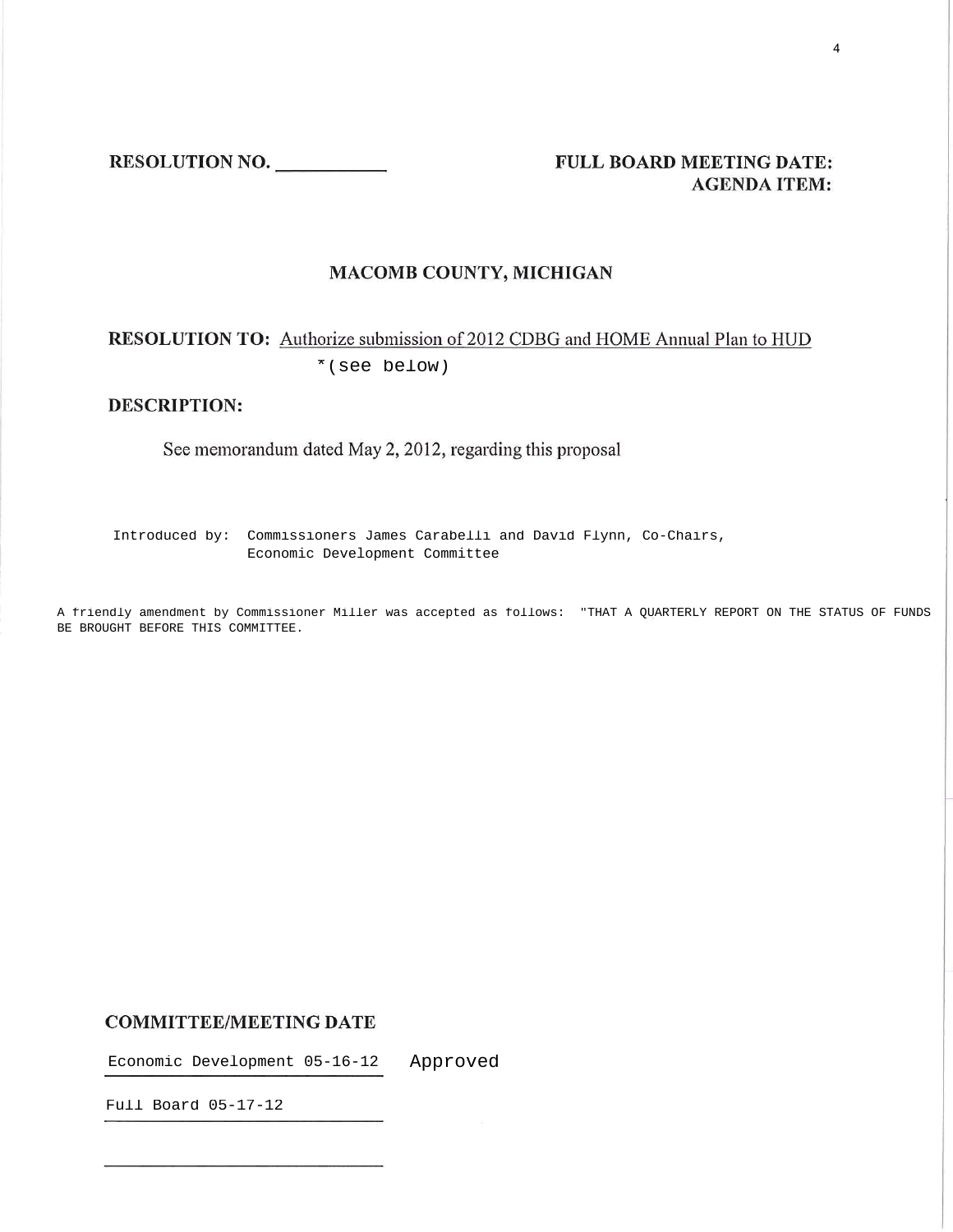

1 S. Main St.,  $9<sup>th</sup>$  Floor Mount Clemens, Michigan 48043 586.469.5125 FAX 586.469.5993 macombcountymi.gov/boardofcommissioners

**May 16, 2012** 

**TO: BOARD OF COMMISSIONERS** 

- **FROM: DON BROWN, CHAIR FINANCE COMMITTEE**
- **RE: RECOMMENDATIONS FROM FINANCE COMMITTEE MEETING OF MAY 16, 2012**

At a meeting of the Finance Committee, held Wednesday, May 16, 2012, the following recommendations were made and are being forwarded to the Full Board for approval:

# **1. COMMTTEE RECOMMENDATION – MOTION (SEE ATTACHED)**

A MOTION WAS MADE BY CARABELLI, SUPPORTED BY SMITH, TO RECOMMEND THAT THE BOARD OF COMMISSIONERS APPROVE AN INCREASE IN THE SENIOR CITIZEN SERVICES GENERAL FUND BUDGET FOR \$29,057.93 IN SPECIAL NEEDS FUNDS WHICH HAVE BEEN RECEIVED THROUGHOUT PREVIOUS YEARS THROUGH FUNDRAISING EFFORTS; THE REQUESTED FUNDS ARE CURRENTLY IN THE FUND BALANCE; FURTHER, THIS BUDGET ACTION ADDRESSES BUDGETARY ISSUES ONLY. IT DOES NOT CONSTITUTE THE COMMISSION'S APPROVAL OF ANY COUNTY CONTRACT. IF A CONTRACT REQUIRES COMMISSION APPROVAL UNDER THE COUNTY'S CONTRACTING POLICY OR THE COUNTY'S PROCUREMENT ORDINANCE, SUCH APPROVAL MUST BE SOUGHT SEPARATELY; FURTHER, A COPY OF THIS BOARD OF COMMISSIONERS' ACTION IS DIRECTED TO BE DELIVERED FORTHWITH TO THE OFFICE OF THE COUNTY EXECUTIVE. **THE MOTION CARRIED.** 

### **2. COMMITTEE RECOMMENDATION – MOTION (SEE ATTACHED)**

A MOTION WAS MADE BY DiMARIA, SUPPORTED BY SAUGER, TO RECOMMEND THAT THE BOARD OF COMMISSIONERS CONCUR IN THE REQUEST OF THE PROSECUTOR'S OFFICE AND APPROVE THE RENEWAL OF THE MACOMB AUTO THEFT SQUAD GRANT FOR 2012/2013, REQUIRING A COUNTY MATCH OF \$70,002.50; FURTHER, A COPY OF THIS BOARD OF COMMISSIONERS' ACTION IS DIRECTED TO BE DELIVERED FORTHWITH TO THE OFFICE OF THE COUNTY EXECUTIVE. **THE MOTION CARRIED.** 

### **MACOMB COUNTY BOARD OF COMMISSIONERS** Fathy D. Vosburg Marvin F. Sauger Fred Miller

Kathy D. Vosburg District 8 Chair

Marvin E. Sauger District 2 Vice Chair

District 9 Sergeant-At-Arms

5

Toni Moceri – District 1 Phillip A DiMaria- District 3 David Flynn - District 4 Ray Gralewski- District 5

James L. Carabelli - District 6 Don Brown- District 7

Roland Fraschetti- District 10 Kathy Tocco- District 11

Bob Smith- District 12 Joe Sabatini- District 13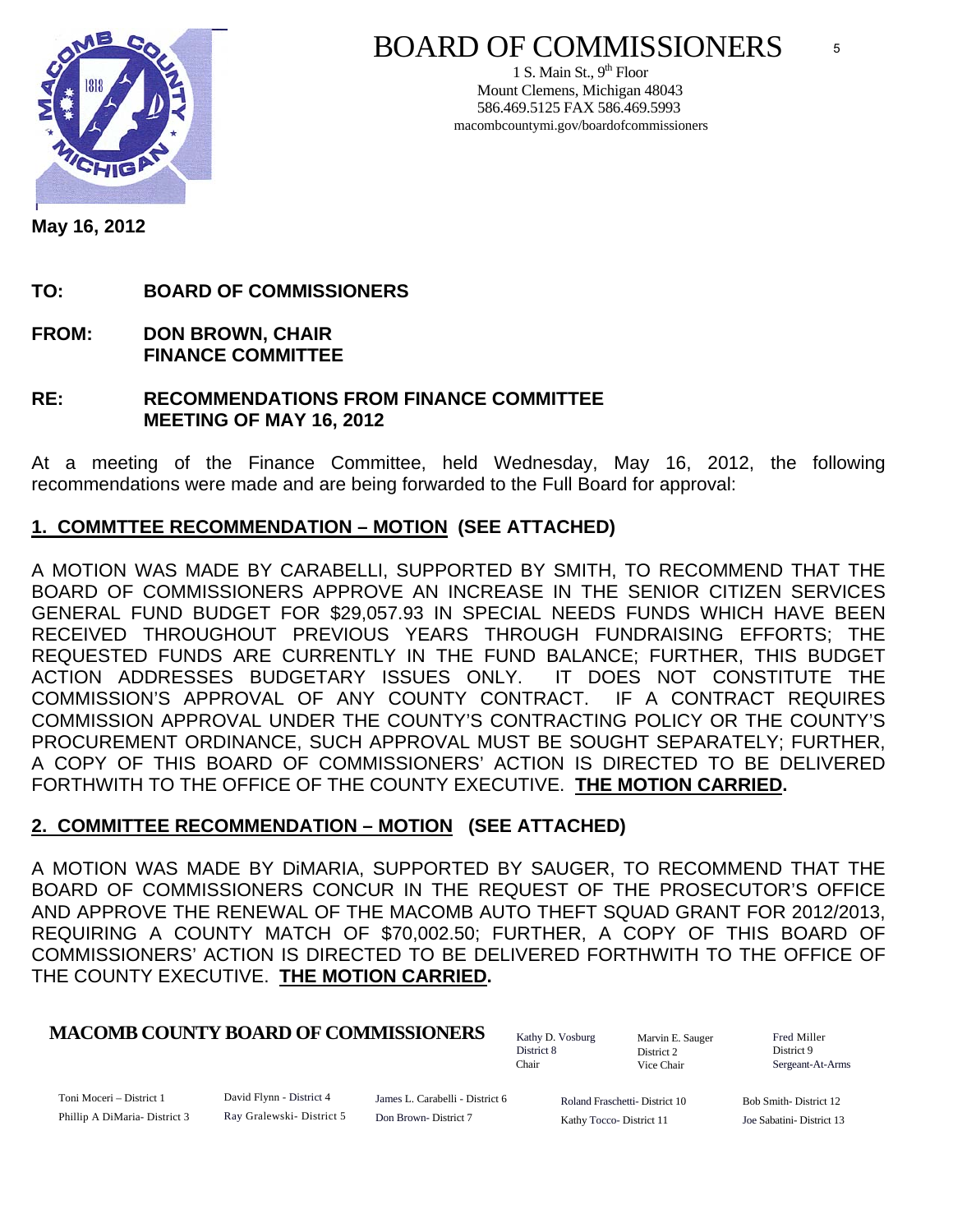#### **COMMITTEE RECOMMENDATIONS FINANCE COMMITTEE MAY 16, 2012 PAGE 2**

# **3. COMMITTEE RECOMMENDATION – MOTION (SEE ATTACHED)**

A MOTION WAS MADE BY MILLER, SUPPORTED BY GRALEWSKI, TO RECOMMEND THAT THE BOARD OF COMMISSIONERS APPROVE A BUDGET FOR THE ETHICS BOARD IN THE AMOUNT OF \$60,000, WITH FUNDING AVAILABLE IN THE GENERAL FUND CONTINGENCY ACCOUNT; FURTHER, A COPY OF THIS BOARD OF COMMISSIONERS' ACTION IS DIRECTED TO BE DELIVERED FORTHWITH TO THE OFFICE OF THE COUNTY EXECUTIVE. **THE MOTION CARRIED.** 

# **A MOTION TO ADOPT THE COMMITTEE REPORT WAS MADE BY CHAIR BROWN, SUPPORTED BY VICE-CHAIR MILLER.**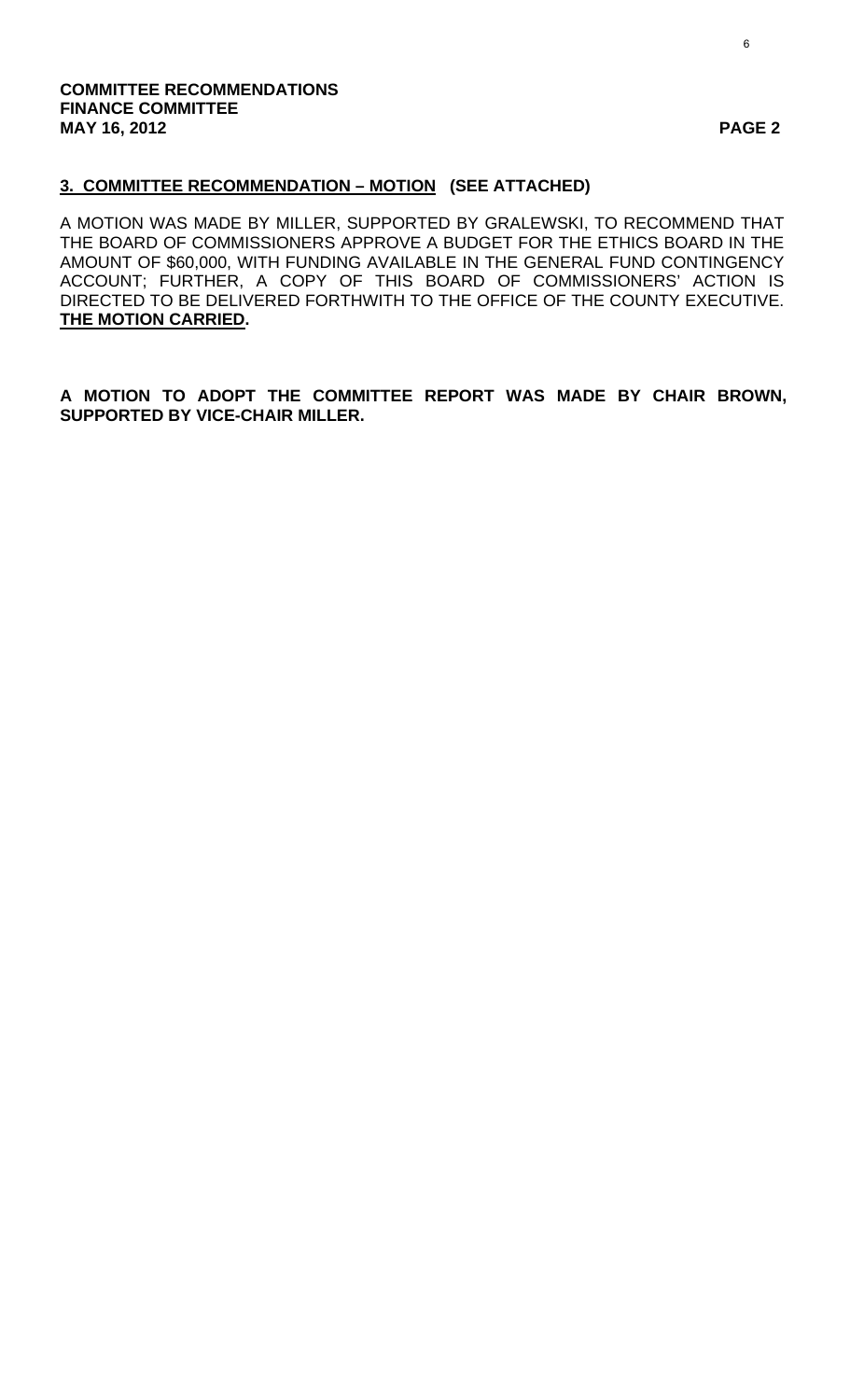RESOLUTION NO. \_\_\_\_\_\_\_\_\_\_\_\_\_ MEETING DATE: \_\_\_\_\_\_\_\_\_\_\_\_\_\_

AGENDA ITEM: \_\_\_\_\_\_\_\_\_\_\_\_\_\_\_

#### MACOMB COUNTY, MICHIGAN

#### RESOLUTION TO: Approve an increase in Senior Citizen Services general fund budget for \$29,057.93 in special needs funds which have been received throughout previous years through fundraising efforts, per attached document. The requested funds are currently in the fund balance. \*(see below)

\*Further, this budget action addresses budgetary issues only. It does not constitute the Commission's approval of any County contract. If a contract requires Commission approval under the County's Contracting Policy or the County's Procurement Ordinance, such approval must be sought separately. FORWARD TO THE FINANCE **COMMITTEE.** 

\*(This language was added by Health & Human Services Committee Chair Moceri)

INTRODUCED BY: Commissioner Toni Moceri, Chair, Health & Human Services Committee

COMMITTEE / MEETING DATE

Health & Human Services (special meeting) 03-29-12 Finance Finance 4-11-12 **(removed from agenda)** Finance 5-16-12 Full Board 5-17-12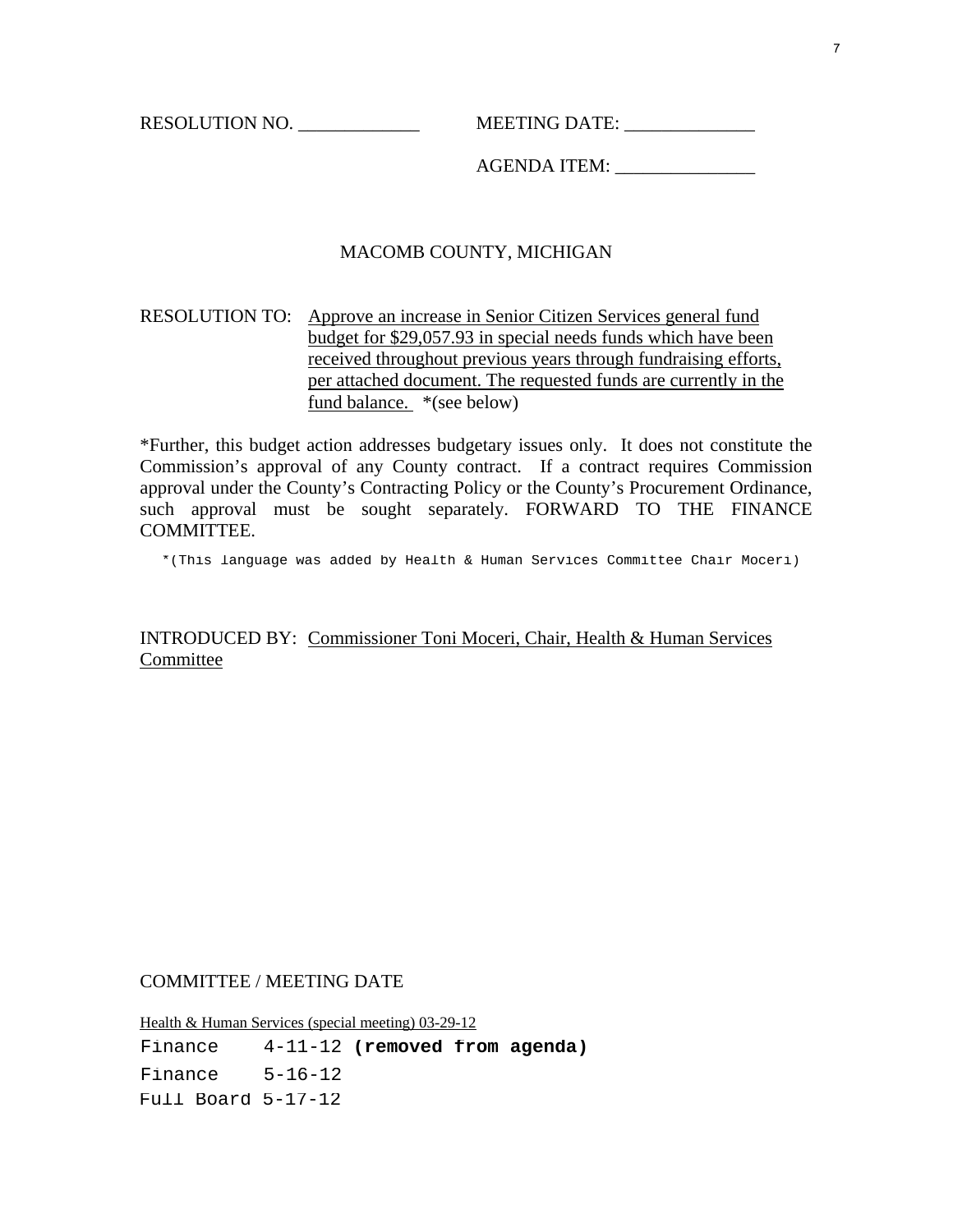AGENDA ITEM:

#### MACOMB COUNTY, MICHIGAN

#### RESOLUTION TO: CONCUR IN THE REQUEST OF THE PROSECUTOR'S OFFICE AND APPROVE THE RENEWAL OF THE MACOMB AUTO THEFT SQUAD GRANT FOR 201212013; REQUIRING A COUNTY MATCH OF \$70,002.50; AND FORWARD TO THE FINANCE COMMITTEE AND THE BOARD FOR CONSIDERATION.

Further, this budget action addresses budgetary issues only. It does not constitute the Commissions's approval of any County contract. If a contract requires Commission approval under the County's Contracting Policy or the County's Procurement Ordinance, such approval must be sought separately. FORWARD TO THE<br>FINANCE COMMITTEE. \*(This language was added by Justice and Public Sa \*(This language was added by Justice and Public Safety Committee Chair DiMaria)

#### INTRODUCED BY: PHIL DIMARIA, CHAIRMAN, JUSTICE & PUBLIC SAFETY COMMITTEE

\*\* JPS Committee Chair DiMaria waived this item to the Finance Committee

COMMITTEE/MEETING DATE JUSTICE & PUBLIC SAFETY COMMITTEE MAY 15, 2012 Finance 5-16-12 Full Board 5-17-12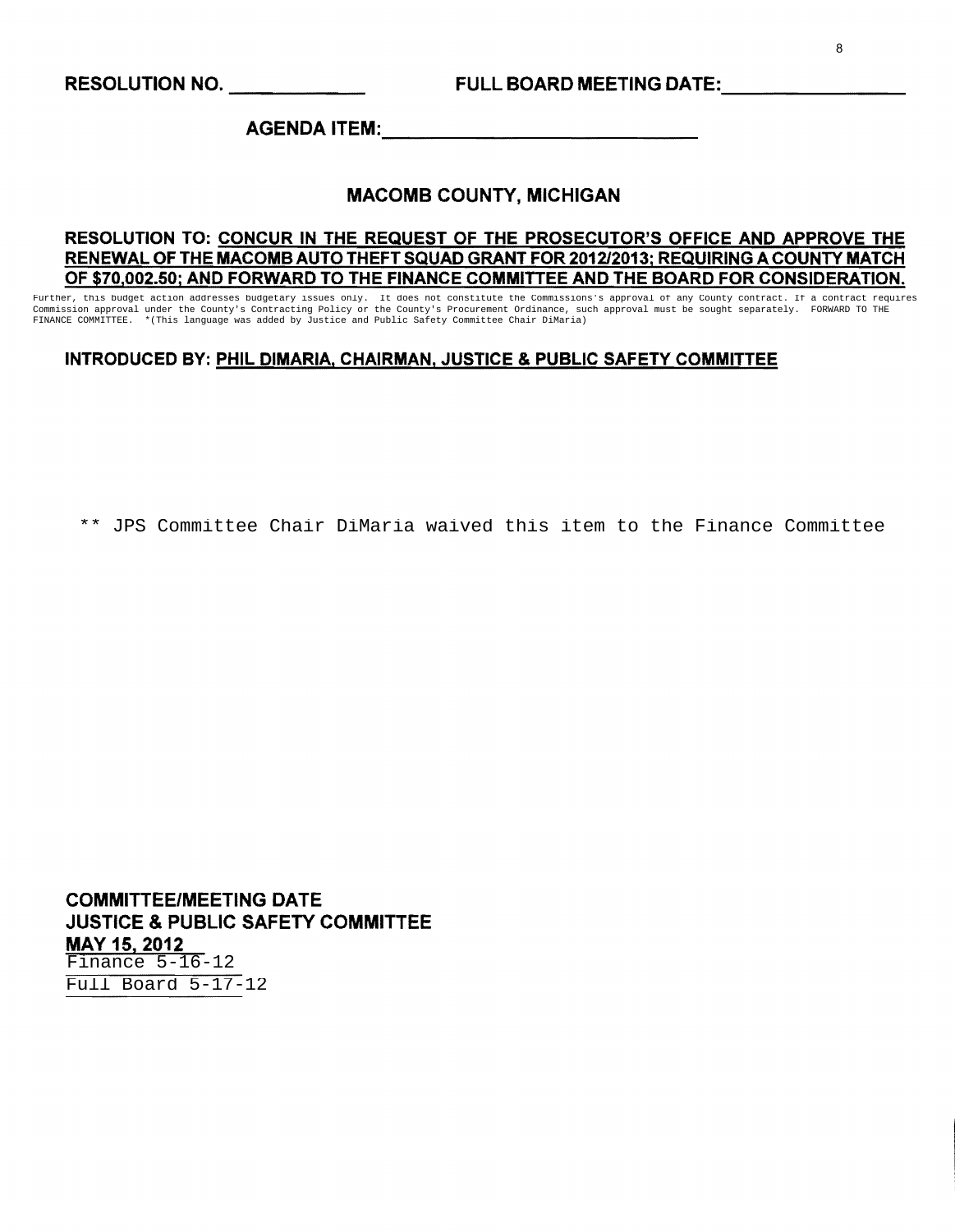AGENDA ITEM:

# MACOMB COUNTY, MICHIGAN

# RESOLUTION TO: Approve budget for the Ethics Board in the amount of \$60,000. Funding is available in the General Fund contingency account.

#### INTRODUCED BY: Don Brown, Chair, Finance Committee

l

Background: The five member Ethics Board was approved by the Board of Commissioners in March 2012. Section 2.5 of the County Charter requires the Ethics Board to develop rules of procedure and submit said rules to the Board of Commissioners for approval within 180 days of being formed. Section 2.10 requires the County to provide an annual appropriation to fund the operations of the Ethics Board. Members of the Ethics Board have met with the Finance Director and members of his staff and have requested a budget of \$60,000 for 2012 - \$10,000 for Supplies and Services and \$50,000 for Contractual Services. The funds allocated to Supplies and Services will be utilized for items such as office supplies, phones and printing and reproduction of educational and training materials. Funds allocated to Contractual Services will be utilized for the development of training and educational materials as well as outside legal counsel to assist in developing the rules of procedure as required by Section 2.5.1 of the County Charter. Mr. Donald Amboyer, Chair of the Ethics Board, will be in attendance at the meeting to address questions from the Board.

COMMITTEE MEETING DATE

Finance 5-16-12

Full Board 5-17-12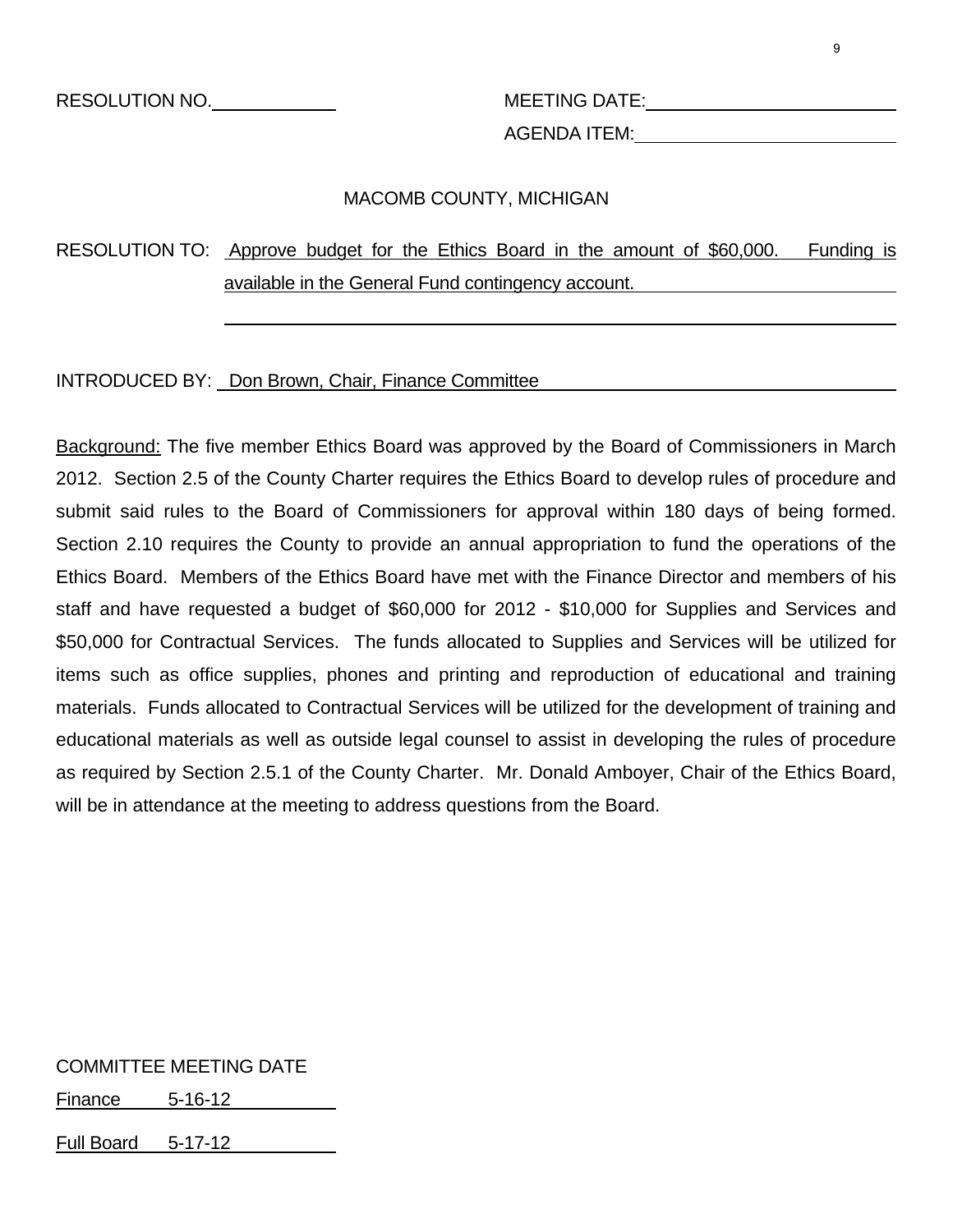Official Proclamation of the Board of Commissioners Macomb County, Michigan

#### **A Proclamation Commending the Clinton-Macomb Public Library on On Its Twentieth Anniversary**

Commissioners Joe Sabatini, Fred Miller and Bob Smith On Behalf of the Board of Commissioners, Offer the Following Proclamation:

**Whereas,** the Macomb County Board of Commissioners wishes to publicly commend and congratulate the **Clinton-Macomb Public Library** for twenty years of service to the community; and

**Whereas**, the **Clinton-Chippewa Valley District Library** was formed in 1992 as a partnership between the Chippewa Valley School District and most of Clinton Township, and in 1997 it expanded to include all of Macomb Township and was renamed **Clinton-Macomb Public Library**; and

**Whereas,** the library has over 115,000 active cardholders, 350,000 items in its collections and nearly 2 million transactions annually; and

**Whereas**, the **Clinton-Macomb Public Library** is a member of the Suburban Library Cooperative, a voluntary partnership between twenty libraries in Macomb, Oakland and Wayne counties that library customers can use; and

**Whereas**, the **Clinton-Macomb Public Library's** mission is: "The Clinton-Macomb Public Library connects residents of all ages to resources that inform, educate, entertain and inspire." and

**Whereas**, the **Clinton-Macomb Public Library** serves as the subregional library for the National Library Service for the Blind and Physically Handicapped for all residents of Macomb County so that all may read; and

**Whereas**, it is fitting and proper that the **Clinton-Macomb Public Library** be publicly recognized and commended on its twentieth anniversary.

**Now, Therefore,** Be It Resolved By The Board Of Commissioners, Speaking For And On Behalf Of All County Citizens As Follows:

**One**

**That By These Presents**, the Macomb County Board of Commissioners hereby publicly commends the **Clinton-Macomb Public Library** for twenty years of bringing information, education and inspiration to the residents of Clinton and Macomb Township.

#### **Two**

**Be It Further Resolved** that a suitable copy of this Proclamation be presented to the **Clinton-Macomb Public Library** in testimony of the high esteem in which it is held by the Macomb County Board of Commissioners.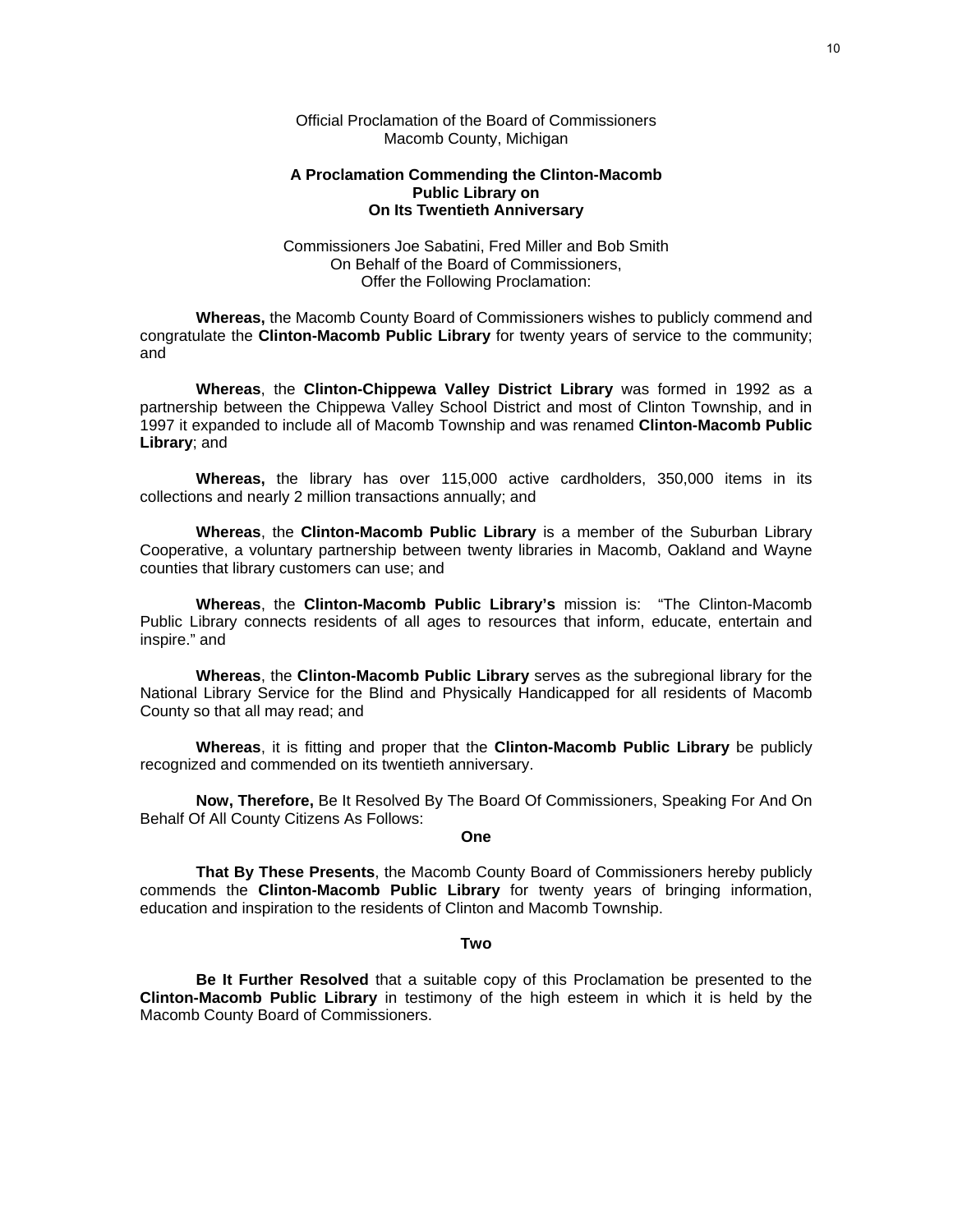Official Proclamation of the Board of Commissioners Macomb County, Michigan

#### **A Proclamation Commending John Brennan On the Dedication of a Conference Room in His Honor At the Clinton-Macomb Public Library**

Commissioners Joe Sabatini, Fred Miller and Bob Smith, On Behalf of the Board of Commissioners, Offer The Following Proclamation:

**Whereas,** the Macomb County Board of Commissioners wishes to publicly commend and congratulate **John Brennan** on the occasion of having a conference room at the **Clinton-Macomb Public Library** dedicated in his honor; and

**Whereas**, **John Brennan** was instrumental in helping to expand the library by bringing all of Macomb Township into the library partnership in 1997 to form the **Clinton-Macomb Public Library**; and

**Whereas**, **John Brennan** envisioned the **Clinton-Macomb Public Library** as the stateof-the-art facility that it is today and applied his time and effort to inform and activate the community; and

**Whereas**, without **John Brennan's** hard work and support, the **Clinton Macomb Public Library** would not be what it is today; and

**Whereas**, it is fitting and proper that the **Clinton-Macomb Public Library** be publicly recognized and commended on its twentieth anniversary.

**Now, Therefore,** Be It Resolved By The Board Of Commissioners, Speaking For And On Behalf Of All County Citizens As Follows:

#### **One**

**That By These Presents**, the Macomb County Board of Commissioners hereby publicly commends **John Brennan** for his diligence in helping to establish the **Clinton-Macomb Public Library** for the benefit of the residents of Macomb Township and Clinton Township.

#### **Two**

**Be It Further Resolved** that a suitable copy of this Proclamation be presented to **John Brennan** in testimony of the high esteem in which he is held by the Macomb County Board of **Commissioners**